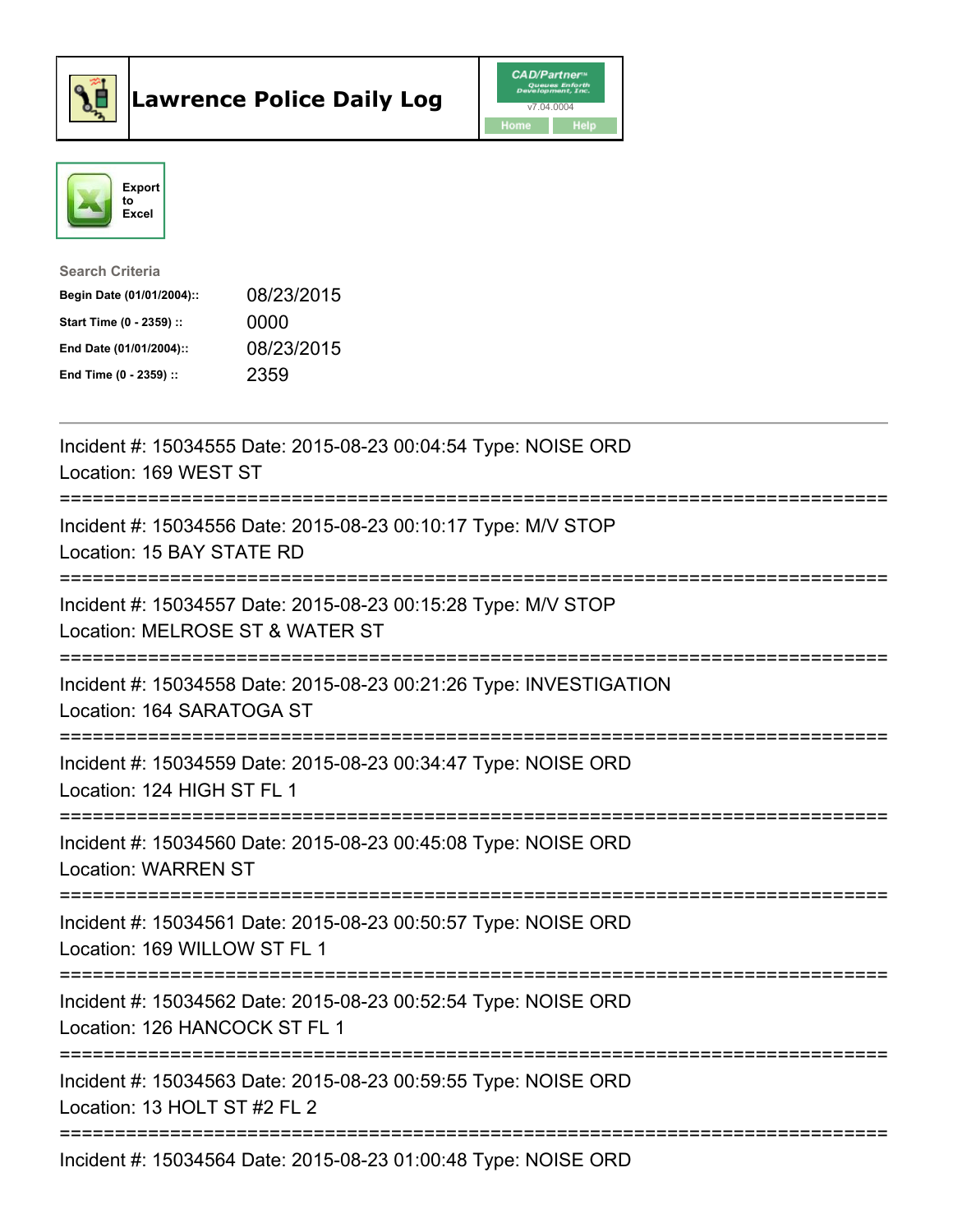Location: 435 BROADWAY #5 FL 4

=========================================================================== Incident #: 15034565 Date: 2015-08-23 01:08:20 Type: NOISE ORD Location: 30 RHINE ST =========================================================================== Incident #: 15034566 Date: 2015-08-23 01:17:59 Type: AUTO ACC/UNK PI Location: HAVERHILL ST & MORTON ST =========================================================================== Incident #: 15034567 Date: 2015-08-23 01:20:52 Type: NOISE ORD Location: 144 COMMON ST =========================================================================== Incident #: 15034569 Date: 2015-08-23 01:22:29 Type: TENANT PROB Location: 208 CARLETON ST FL 2 =========================================================================== Incident #: 15034568 Date: 2015-08-23 01:23:50 Type: M/V STOP Location: COMMON ST & LAWRENCE ST =========================================================================== Incident #: 15034570 Date: 2015-08-23 01:24:37 Type: SUS PERS/MV Location: 15 PROVIDENCE ST =========================================================================== Incident #: 15034571 Date: 2015-08-23 01:25:38 Type: NOISE ORD Location: 343 WATER ST =========================================================================== Incident #: 15034572 Date: 2015-08-23 01:29:12 Type: NOISE ORD Location: 245 BRUCE ST =========================================================================== Incident #: 15034574 Date: 2015-08-23 01:31:14 Type: THREATS Location: 40 LAWRENCE ST #425 =========================================================================== Incident #: 15034573 Date: 2015-08-23 01:32:35 Type: AUTO ACC/UNK PI Location: 495 S / MARSTON ST =========================================================================== Incident #: 15034575 Date: 2015-08-23 01:35:08 Type: M/V STOP Location: BROADWAY & PARK ST =========================================================================== Incident #: 15034576 Date: 2015-08-23 01:39:35 Type: M/V STOP Location: HAVERHILL ST & LAWRENCE ST =========================================================================== Incident #: 15034577 Date: 2015-08-23 01:40:34 Type: NOISE ORD Location: 28 WOODLAND CT =========================================================================== Incident #: 15034578 Date: 2015-08-23 01:41:13 Type: M/V STOP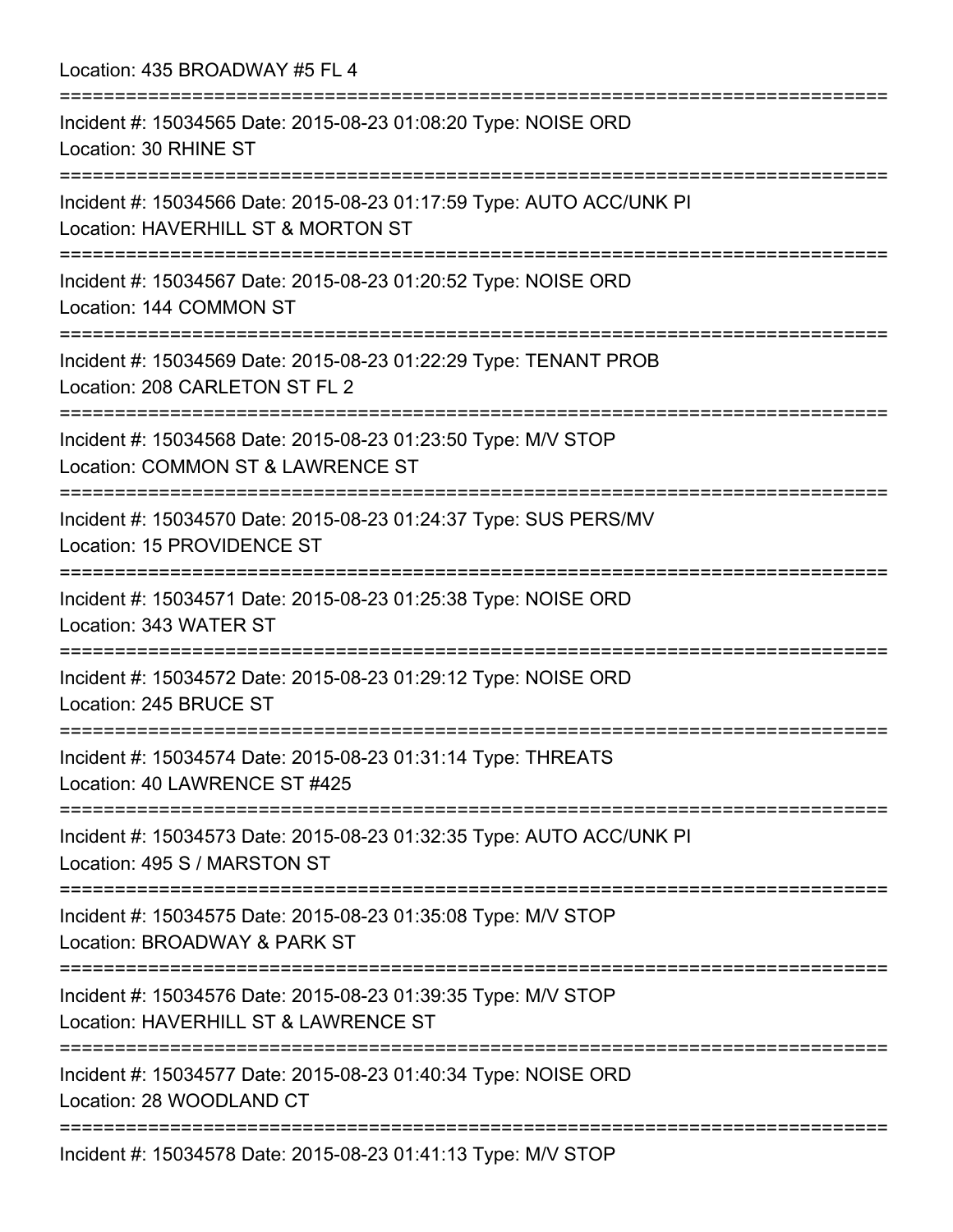=========================================================================== Incident #: 15034579 Date: 2015-08-23 01:43:03 Type: M/V STOP Location: ALLEN ST & GENERAL ST =========================================================================== Incident #: 15034580 Date: 2015-08-23 01:53:59 Type: NOISE ORD Location: FLORAL ST & PEARL ST =========================================================================== Incident #: 15034581 Date: 2015-08-23 01:58:15 Type: WARRANT SERVE Location: CARLEENS COFFEE SHOPPE / 209 S BROADWAY =========================================================================== Incident #: 15034582 Date: 2015-08-23 02:11:05 Type: MAL DAMAGE Location: METHUEN ST & NEWBURY ST =========================================================================== Incident #: 15034583 Date: 2015-08-23 02:20:02 Type: NOISE ORD Location: HAVERHILL ST & MIDDLEBURY ST =========================================================================== Incident #: 15034584 Date: 2015-08-23 02:27:59 Type: SPECIAL CHECK Location: 40 LAWRENCE ST =========================================================================== Incident #: 15034585 Date: 2015-08-23 02:28:50 Type: FIGHT Location: 21 STATE ST =========================================================================== Incident #: 15034586 Date: 2015-08-23 02:34:20 Type: ALARMS Location: J. FRIAS MARKET / 304 JACKSON ST =========================================================================== Incident #: 15034587 Date: 2015-08-23 02:40:57 Type: DISTURBANCE Location: 245 BROADWAY =========================================================================== Incident #: 15034588 Date: 2015-08-23 02:42:22 Type: DOMESTIC/PROG Location: 245 BROADWAY #8 =========================================================================== Incident #: 15034589 Date: 2015-08-23 02:54:39 Type: SUS PERS/MV Location: LAWRENCE ST =========================================================================== Incident #: 15034590 Date: 2015-08-23 03:00:46 Type: NOISE ORD Location: 381 HAMPSHIRE ST =========================================================================== Incident #: 15034591 Date: 2015-08-23 03:02:58 Type: M/V STOP Location: MOMMOUTH ST =========================================================================== Incident #: 15034592 Date: 2015-08-23 03:03:51 Type: HIT & RUN M/V

Location: 241 S UNION ST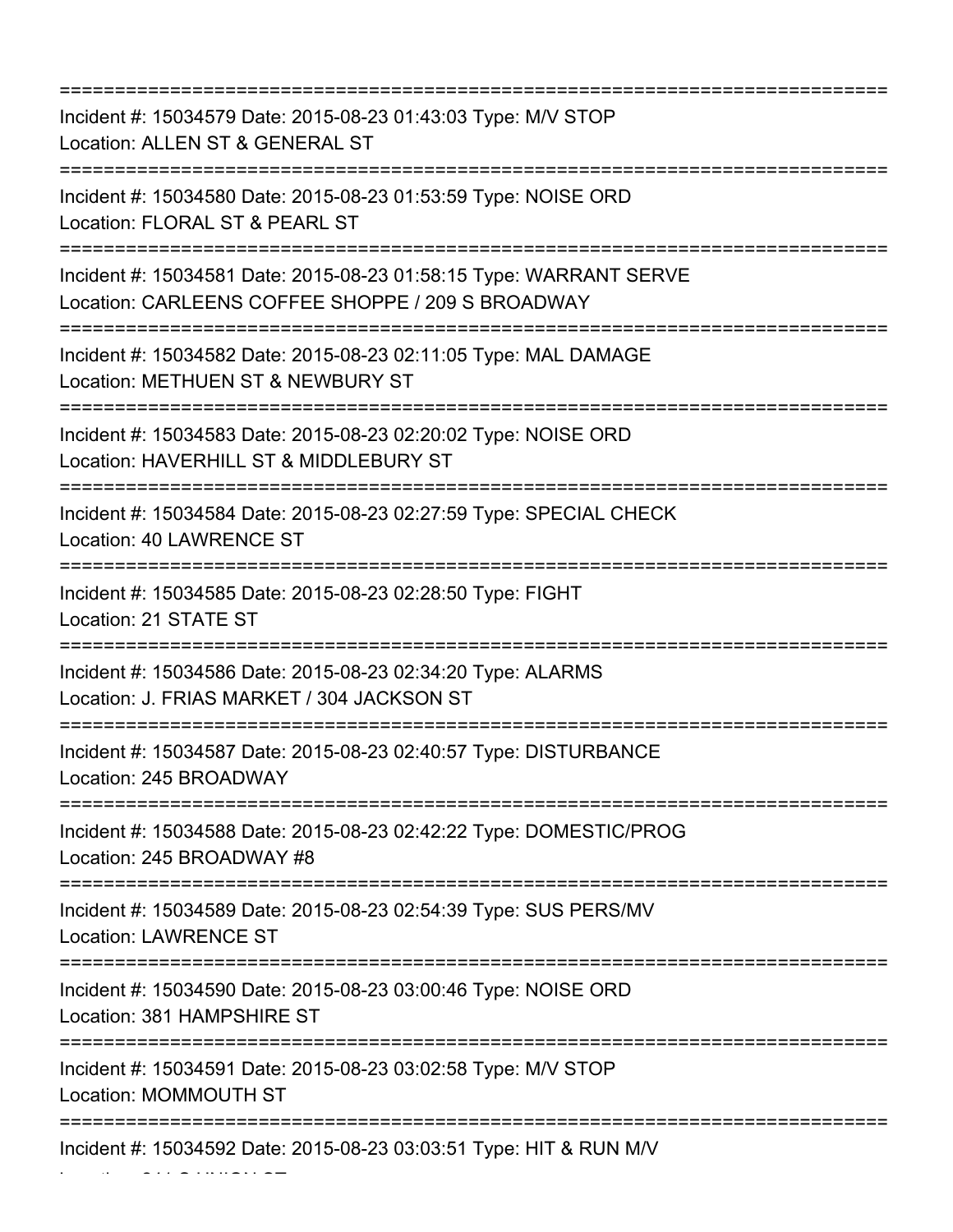=========================================================================== Incident #: 15034593 Date: 2015-08-23 03:07:46 Type: M/V STOP Location: INMAN ST & S BROADWAY =========================================================================== Incident #: 15034594 Date: 2015-08-23 03:30:16 Type: SUS PERS/MV Location: 246 FARNHAM ST FL 1 =========================================================================== Incident #: 15034595 Date: 2015-08-23 03:41:54 Type: DOMESTIC/PROG Location: 184 SARATOGA ST FL 3 =========================================================================== Incident #: 15034597 Date: 2015-08-23 03:48:18 Type: FIGHT Location: 59 TENNEY ST =========================================================================== Incident #: 15034596 Date: 2015-08-23 03:48:19 Type: FIGHT Location: 173 GARDEN ST =========================================================================== Incident #: 15034598 Date: 2015-08-23 03:48:35 Type: DISTURBANCE Location: 59 TENNEY ST =========================================================================== Incident #: 15034599 Date: 2015-08-23 04:00:13 Type: DISTURBANCE Location: 146 MYRTLE ST =========================================================================== Incident #: 15034600 Date: 2015-08-23 04:03:37 Type: DK (DRUNK) Location: 40 POPLAR ST FL 1 =========================================================================== Incident #: 15034601 Date: 2015-08-23 04:37:09 Type: NOISE ORD Location: 8 MORTON ST =========================================================================== Incident #: 15034602 Date: 2015-08-23 05:40:07 Type: ALARMS Location: RACOR MARKET / 296 LAWRENCE ST =========================================================================== Incident #: 15034603 Date: 2015-08-23 05:52:01 Type: MAN DOWN Location: VALLEY LODGING (RICHWOOD) / 77 S UNION ST =========================================================================== Incident #: 15034604 Date: 2015-08-23 06:49:27 Type: ABAND MV Location: BARNARD RD & MT VERNON ST =========================================================================== Incident #: 15034605 Date: 2015-08-23 07:07:51 Type: DISORDERLY Location: 36 E HAVERHILL ST =========================================================================== Incident #: 15034606 Date: 2015-08-23 07:47:01 Type: AUTO ACC/NO PI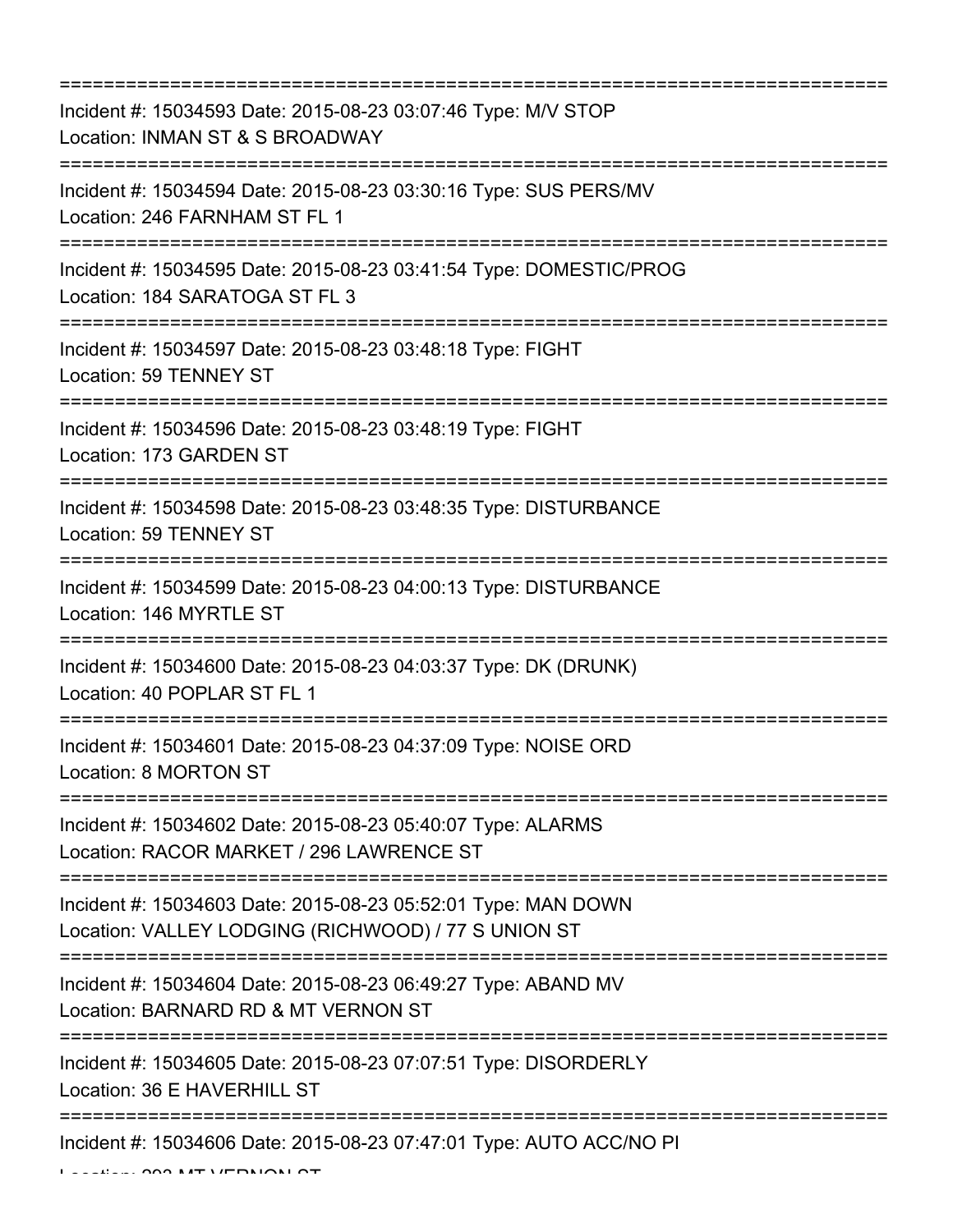| Incident #: 15034607 Date: 2015-08-23 07:47:33 Type: ALARMS<br>Location: SIMPSON BROTHERS MOVERS / 45 S CANAL ST                  |
|-----------------------------------------------------------------------------------------------------------------------------------|
| Incident #: 15034608 Date: 2015-08-23 07:52:14 Type: ALARMS<br>Location: EBLEN FASHION / 490 ESSEX ST                             |
| Incident #: 15034611 Date: 2015-08-23 07:59:13 Type: STOL/MV/PAS<br>Location: 82 FERRY ST<br>:=================================== |
| Incident #: 15034610 Date: 2015-08-23 07:59:28 Type: M/V STOP<br>Location: BROADWAY & FRANKLIN<br>------------                    |
| Incident #: 15034609 Date: 2015-08-23 08:00:05 Type: ALARMS<br>Location: MONTENOR RESIDENCE / 8 BOXFORD ST                        |
| Incident #: 15034612 Date: 2015-08-23 08:13:30 Type: DOMESTIC/PAST<br>Location: 503 HAMPSHIRE ST FL 1                             |
| Incident #: 15034613 Date: 2015-08-23 08:43:05 Type: B&E/PAST<br>Location: LAUNDRY MAT / 621 ESSEX ST                             |
| Incident #: 15034614 Date: 2015-08-23 08:51:19 Type: WOMAN DOWN<br>Location: IN THE PARK / HOLLY ST                               |
| ==============<br>Incident #: 15034615 Date: 2015-08-23 08:56:15 Type: ALARMS<br>Location: ADVANCED AUTO PARTS / 183 BROADWAY     |
| Incident #: 15034616 Date: 2015-08-23 08:59:35 Type: LARCENY/PAST<br>Location: 3 WENDELL ST                                       |
| Incident #: 15034617 Date: 2015-08-23 09:09:18 Type: MAN DOWN<br>Location: 231 JACKSON ST                                         |
| Incident #: 15034618 Date: 2015-08-23 09:30:34 Type: KEEP PEACE<br>Location: 38 CEDAR ST                                          |
| Incident #: 15034619 Date: 2015-08-23 09:46:41 Type: LARCENY/ATTMEPT<br>Location: BURGER KING / 187 BROADWAY                      |
| Incident #: 15034620 Date: 2015-08-23 09:49:57 Type: ROBBERY UNARM                                                                |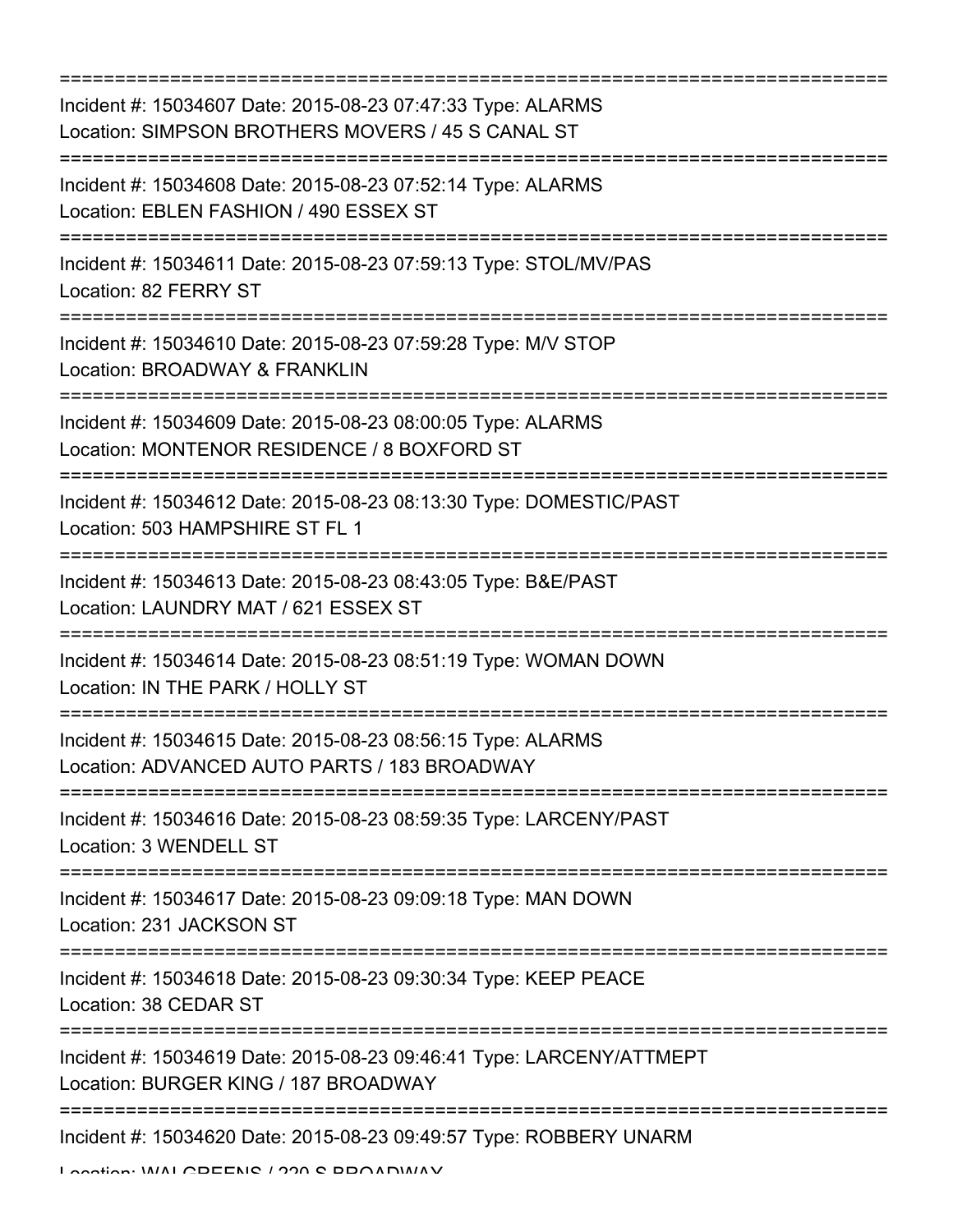=========================================================================== Incident #: 15034621 Date: 2015-08-23 10:00:35 Type: ANIMAL COMPL Location: 117 BERKELEY ST =========================================================================== Incident #: 15034622 Date: 2015-08-23 10:16:00 Type: HIT & RUN M/V Location: TRAIN STATION / 211 MERRIMACK ST =========================================================================== Incident #: 15034623 Date: 2015-08-23 10:27:30 Type: TOW OF M/V Location: 25 MARSTON ST =========================================================================== Incident #: 15034624 Date: 2015-08-23 10:31:24 Type: B&E/MV/PAST Location: 83 WESLEY ST =========================================================================== Incident #: 15034625 Date: 2015-08-23 10:33:00 Type: M/V STOP Location: CONCORD ST & FRANKLIN ST =========================================================================== Incident #: 15034626 Date: 2015-08-23 10:40:48 Type: B&E/PROG Location: 78 E HAVERHILL ST =========================================================================== Incident #: 15034627 Date: 2015-08-23 10:49:32 Type: B&E/PAST Location: EBL IMCOMPORATED / 486 ESSEX ST =========================================================================== Incident #: 15034628 Date: 2015-08-23 11:02:12 Type: ASSSIT OTHER PD Location: 88 BAILEY ST =========================================================================== Incident #: 15034629 Date: 2015-08-23 11:09:06 Type: M/V STOP Location: LAWRENCE ST & SARATOGA ST =========================================================================== Incident #: 15034630 Date: 2015-08-23 11:14:14 Type: M/V STOP Location: FERN ST & LAWRENCE ST =========================================================================== Incident #: 15034631 Date: 2015-08-23 11:15:39 Type: NEIGHBOR PROB Location: 4 RIVERVIEW PL =========================================================================== Incident #: 15034632 Date: 2015-08-23 11:20:59 Type: ALARM/BURG Location: FROST SCHOOL / 33 HAMLET ST =========================================================================== Incident #: 15034633 Date: 2015-08-23 12:09:32 Type: DOMESTIC/PROG Location: 14 HALL ST FL 1ST =========================================================================== Incident #: 15034634 Date: 2015-08-23 12:17:22 Type: HIT & RUN M/V Location: ABBOTT ST & PHILLIPS ST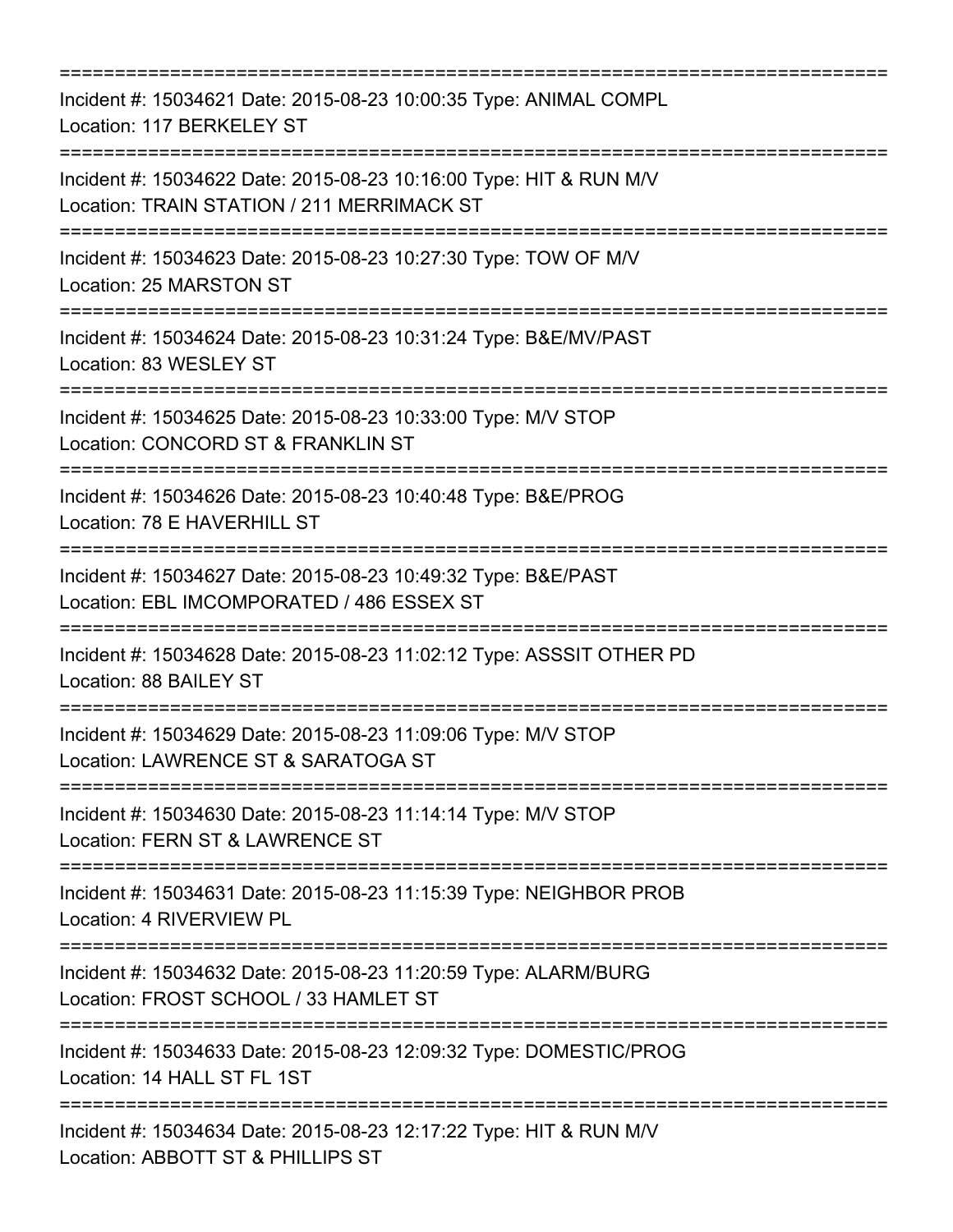Incident #: 15034635 Date: 2015-08-23 12:30:55 Type: E911 HANGUP Location: 88 MT VERNON ST =========================================================================== Incident #: 15034636 Date: 2015-08-23 12:37:02 Type: WOMAN DOWN Location: 59 TREMONT ST =========================================================================== Incident #: 15034637 Date: 2015-08-23 12:38:21 Type: M/V STOP Location: 40 LAWRENCE ST =========================================================================== Incident #: 15034638 Date: 2015-08-23 12:40:21 Type: SHOPLIFTING Location: WALGREENS / 135 BROADWAY =========================================================================== Incident #: 15034639 Date: 2015-08-23 12:58:18 Type: DISTURBANCE Location: 24 BENNINGTON ST FL 2ND =========================================================================== Incident #: 15034640 Date: 2015-08-23 13:07:45 Type: LOST PROPERTY Location: 115 JACKSON ST =========================================================================== Incident #: 15034641 Date: 2015-08-23 13:40:43 Type: FIGHT Location: ELIZABETH ST & LOWELL ST =========================================================================== Incident #: 15034643 Date: 2015-08-23 13:54:04 Type: INVEST CONT Location: 219 E HAVERHILL ST =========================================================================== Incident #: 15034642 Date: 2015-08-23 13:56:22 Type: B&E/PAST Location: 22 RIDGE RD =========================================================================== Incident #: 15034644 Date: 2015-08-23 14:08:13 Type: DISTURBANCE Location: 198 LAWRENCE ST FL 1 =========================================================================== Incident #: 15034645 Date: 2015-08-23 14:14:35 Type: B&E/MV/PAST Location: 87 THORNTON ST =========================================================================== Incident #: 15034646 Date: 2015-08-23 14:23:00 Type: SELECTIVE ENF Location: MERRIMACK ST =========================================================================== Incident #: 15034647 Date: 2015-08-23 14:28:23 Type: MV/BLOCKING Location: METHUEN ST =========================================================================== Incident #: 15034648 Date: 2015-08-23 14:38:33 Type: AUTO ACC/NO PI Location: MARSTON ST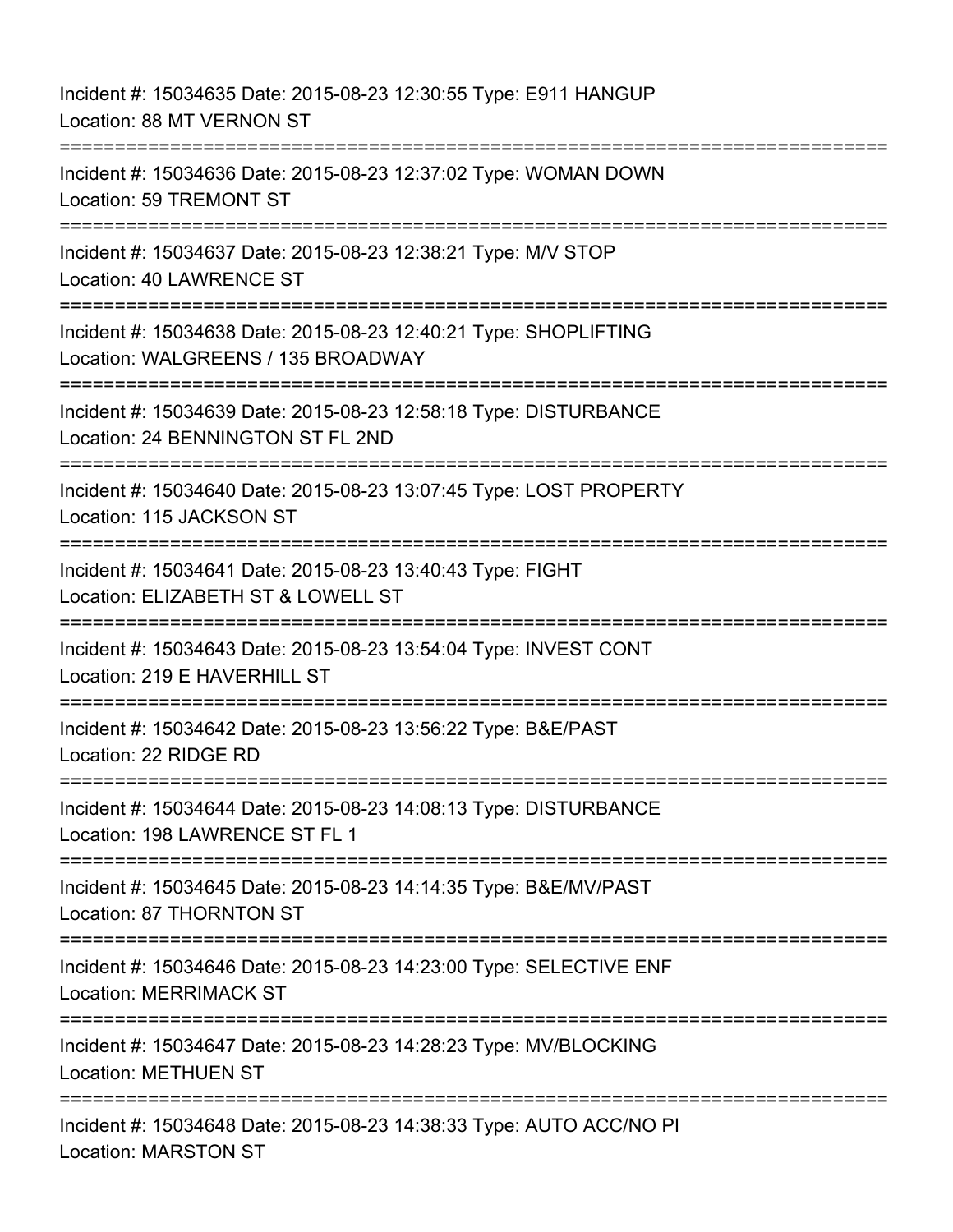Incident #: 15034649 Date: 2015-08-23 14:40:29 Type: B&E/PAST Location: 35 COMMON ST #210 =========================================================================== Incident #: 15034650 Date: 2015-08-23 14:44:37 Type: MAN DOWN Location: 83 OREGON AV =========================================================================== Incident #: 15034651 Date: 2015-08-23 14:57:30 Type: ALARM/BURG Location: 345 HAMPSHIRE ST =========================================================================== Incident #: 15034652 Date: 2015-08-23 15:08:51 Type: LARCENY/PAST Location: 475 RIVERSIDE DR =========================================================================== Incident #: 15034653 Date: 2015-08-23 15:09:44 Type: MAN DOWN Location: ERVING AV & JACKSON ST =========================================================================== Incident #: 15034654 Date: 2015-08-23 15:15:57 Type: CHILD ABUSE Location: 43 SPRUCE ST =========================================================================== Incident #: 15034655 Date: 2015-08-23 15:32:05 Type: DISORDERLY Location: CVS PHARMACY / 266 BROADWAY =========================================================================== Incident #: 15034656 Date: 2015-08-23 15:45:27 Type: ALARM/BURG Location: 95 E HAVERHILL ST ========================= Incident #: 15034657 Date: 2015-08-23 16:01:50 Type: ALARM/BURG Location: 402 BROADWAY =========================================================================== Incident #: 15034658 Date: 2015-08-23 16:26:03 Type: SUS PERS/MV Location: 52 MARGIN ST =========================================================================== Incident #: 15034659 Date: 2015-08-23 16:40:54 Type: NOISE ORD Location: 314 LAWRENCE ST =========================================================================== Incident #: 15034660 Date: 2015-08-23 17:32:17 Type: STOL/MV/PAS Location: 144 BERNARD AV =========================================================================== Incident #: 15034661 Date: 2015-08-23 17:43:02 Type: STOL/MV/PAS Location: 144 BERNARD AV =========================================================================== Incident #: 15034662 Date: 2015-08-23 17:55:09 Type: M/V STOP Location: MERRIMACK ST & S UNION ST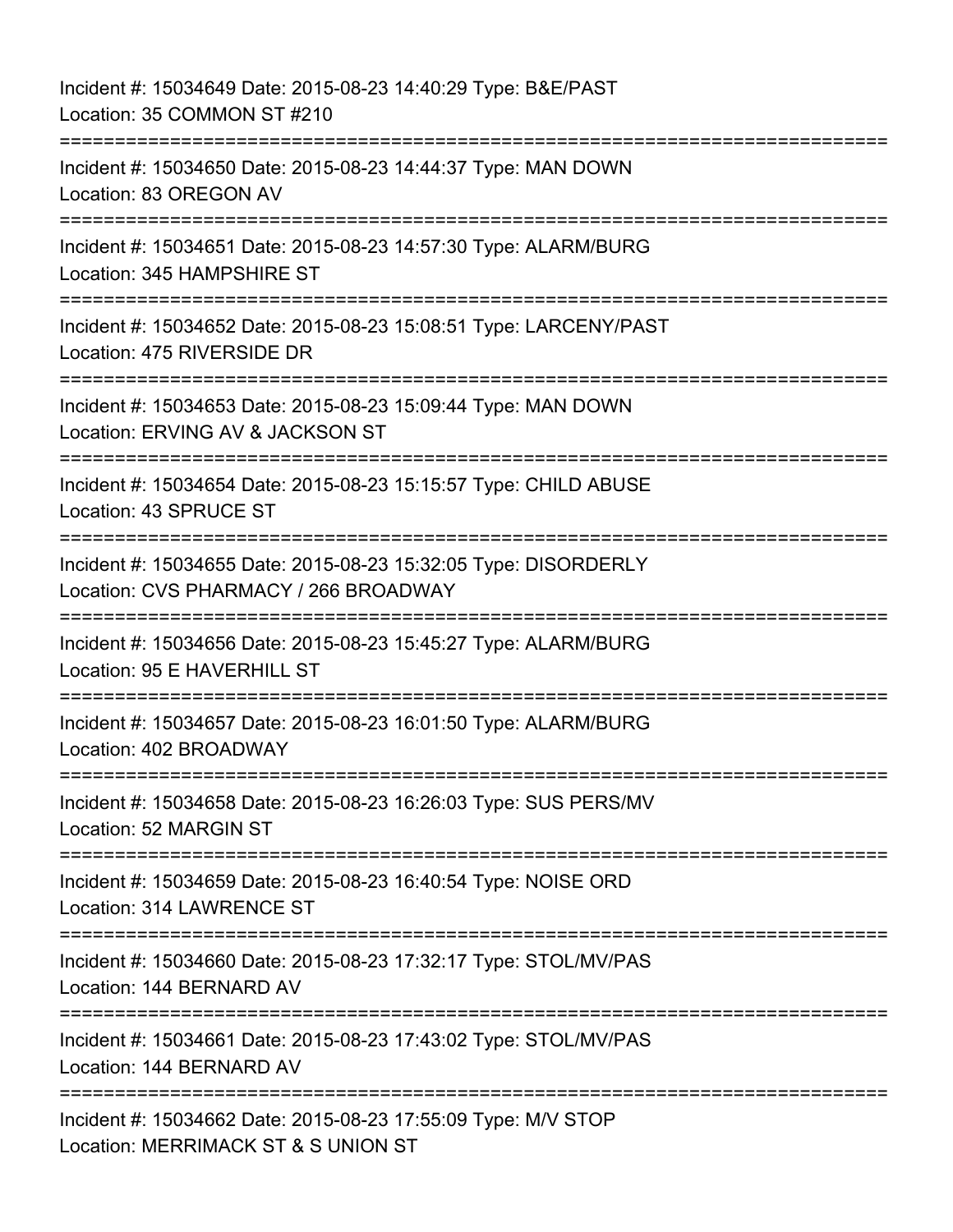Incident #: 15034663 Date: 2015-08-23 17:56:48 Type: AUTO ACC/NO PI Location: BERKELEY ST & SWAN ST =========================================================================== Incident #: 15034664 Date: 2015-08-23 18:18:23 Type: MV/BLOCKING Location: 41 CHELMSFORD ST =========================================================================== Incident #: 15034665 Date: 2015-08-23 18:40:49 Type: WARRANT SERVE Location: 162 FRANKLIN ST =========================================================================== Incident #: 15034666 Date: 2015-08-23 18:44:12 Type: AUTO ACC/NO PI Location: 184 HAVERHILL ST =========================================================================== Incident #: 15034667 Date: 2015-08-23 18:45:50 Type: M/V STOP Location: ANDOVER ST & WINTHROP AV =========================================================================== Incident #: 15034668 Date: 2015-08-23 18:57:36 Type: AUTO ACC/NO PI Location: WINTHROP AVE =========================================================================== Incident #: 15034669 Date: 2015-08-23 19:00:52 Type: KEEP PEACE Location: 48 CEDAR ST =========================================================================== Incident #: 15034670 Date: 2015-08-23 19:02:12 Type: SUS PERS/MV Location: BELLMORE'S AUTO CENTER / 185 S BROADWAY =========================================================================== Incident #: 15034671 Date: 2015-08-23 19:03:52 Type: M/V STOP Location: BROADWAY & TREMONT ST =========================================================================== Incident #: 15034672 Date: 2015-08-23 19:13:16 Type: MV/BLOCKING Location: 209 HIGH ST =========================================================================== Incident #: 15034673 Date: 2015-08-23 19:31:44 Type: GENERAL SERV Location: 88 MT VERNON ST =========================================================================== Incident #: 15034674 Date: 2015-08-23 20:00:52 Type: M/V STOP Location: MT VERNON ST & S BROADWAY =========================================================================== Incident #: 15034675 Date: 2015-08-23 20:03:00 Type: ALARM/BURG Location: ALEMANY AUTO REPAIR / 27 KNOX ST =========================================================================== Incident #: 15034676 Date: 2015-08-23 20:24:18 Type: M/V STOP Location: LAWRENCE SENIOR CENTER / 155 HAVERHILL ST

===========================================================================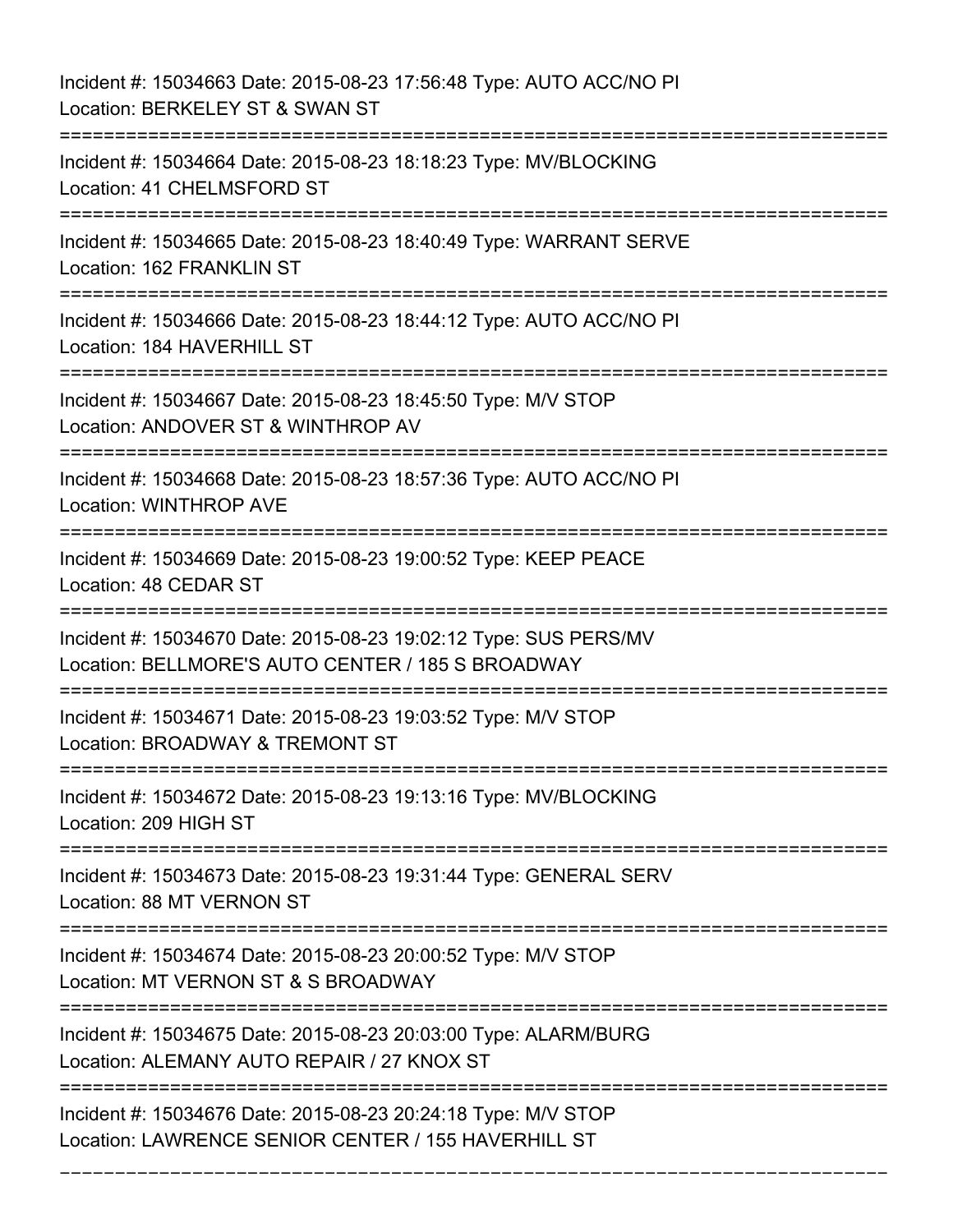| Incident #: 15034677 Date: 2015-08-23 20:25:50 Type: ALARM/BURG<br>Location: LA CARIBENA MULTISERVICE / 53 BERKELEY ST                                |
|-------------------------------------------------------------------------------------------------------------------------------------------------------|
| Incident #: 15034678 Date: 2015-08-23 20:45:11 Type: DISTURBANCE<br>Location: 25 SPRINGFIELD ST FL 3                                                  |
| Incident #: 15034679 Date: 2015-08-23 20:53:56 Type: DISTURBANCE<br>Location: 209 CRAWFORD ST<br>================================                     |
| Incident #: 15034680 Date: 2015-08-23 20:58:25 Type: UNWANTEDGUEST<br>Location: 127 HAVERHILL ST #4C FL 4                                             |
| Incident #: 15034681 Date: 2015-08-23 21:05:08 Type: B&E/MV/PAST<br>Location: 14 LESLIE ST                                                            |
| Incident #: 15034683 Date: 2015-08-23 21:08:33 Type: SUS PERS/MV<br>Location: LAWRENCE BOYS + GIRLS CLUB / 136 WATER ST                               |
| Incident #: 15034682 Date: 2015-08-23 21:08:48 Type: NEIGHBOR PROB<br>Location: 93 MARGIN ST<br>:================================<br>---------------- |
| Incident #: 15034684 Date: 2015-08-23 21:18:47 Type: MAN DOWN<br>Location: PARK ST & SPRUCE ST                                                        |
| Incident #: 15034685 Date: 2015-08-23 21:19:33 Type: NOISE ORD<br>Location: 127 HAVERHILL ST #3A                                                      |
| Incident #: 15034686 Date: 2015-08-23 21:29:47 Type: B&E/MV/PAST<br>Location: 14 LESLIE ST                                                            |
| Incident #: 15034687 Date: 2015-08-23 21:42:06 Type: UNWANTEDGUEST<br>Location: 39 BROOKFIELD ST FL 1ST                                               |
| Incident #: 15034688 Date: 2015-08-23 21:47:45 Type: DISTURBANCE<br>Location: S BROADWAY & SHATTUCK ST                                                |
| Incident #: 15034689 Date: 2015-08-23 21:54:40 Type: DISTURBANCE<br>Location: 19 N BOYLSTON ST                                                        |
| Incident #: 15034690 Date: 2015-08-23 22:03:10 Type: NOISE ORD<br>Location: 4 WOODLAND ST FL 2                                                        |
|                                                                                                                                                       |